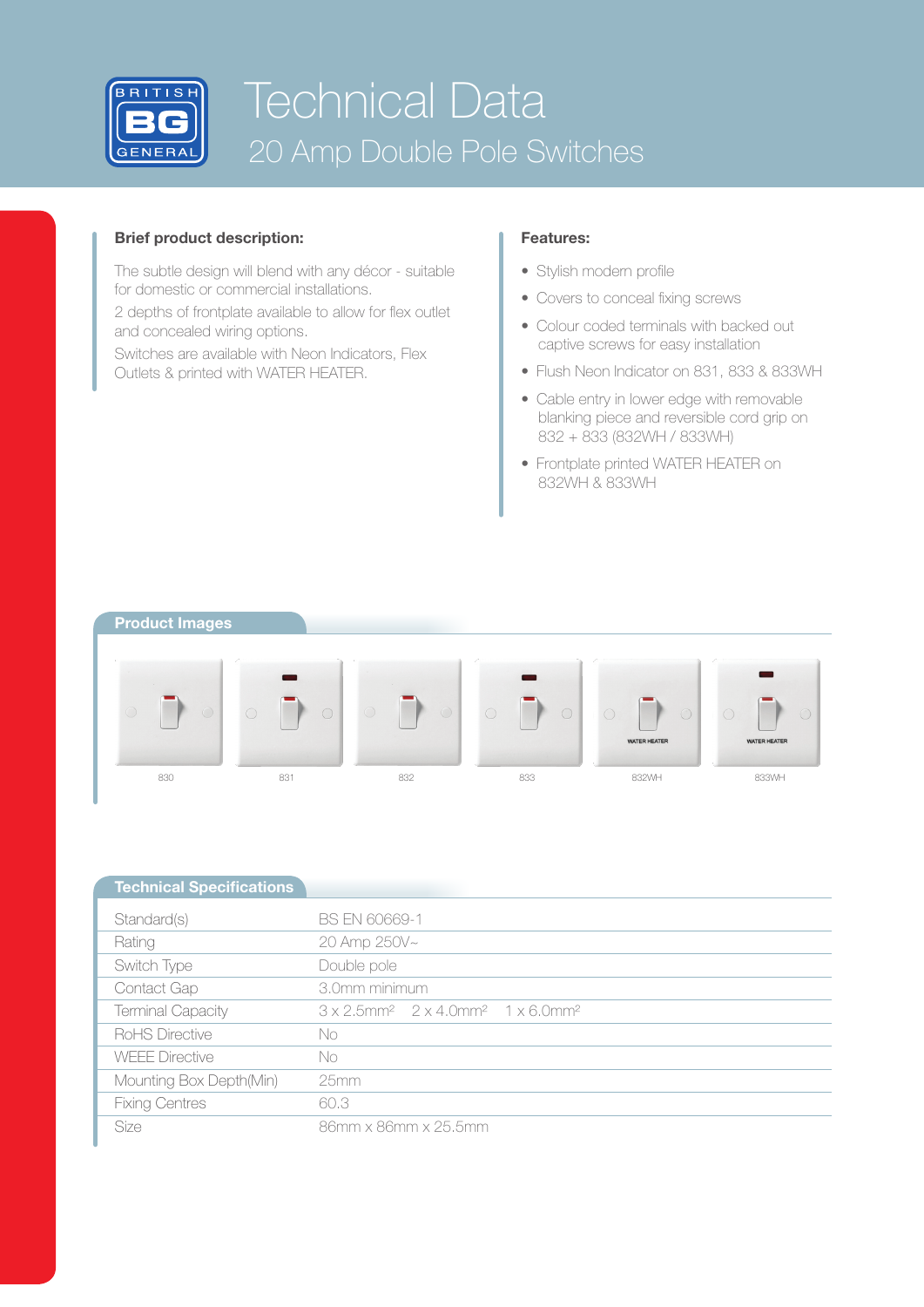## 20 Amp Double Pole Switches

**FOLSTER** 

## **Line Diagrams**









830









833WH



messim

**FRANCE** 

**REALLY** 





## **Packaging Information**

| Cat No. | Description                            | Packaging Type |             |             | Pack Quantity |              |              | <b>Barcode</b> |           |           |
|---------|----------------------------------------|----------------|-------------|-------------|---------------|--------------|--------------|----------------|-----------|-----------|
|         |                                        | Product        | Inner Box   | Outer Box I | Each          | Inner<br>Box | Outer<br>Box | Individual     | Inner Box | Outer Box |
| 830     | 20A D.P. Switch                        | Nexus PolyBag  | Nexus Inner | Nexus Outer |               | 10           | 100          | 5050765000970  |           |           |
| 831     | 20A D.P. Switch                        | Nexus PolyBag  | Nexus Inner | Nexus Outer |               | 10           | 100          | 5050765001007  |           |           |
| 832     | 20A D.P. Switch                        | Nexus PolyBag  | Nexus Inner | Nexus Outer |               | 10           | 100          | 5050765001038  |           |           |
| 833     | 20A D.P. Switch                        | Nexus PolyBag  | Nexus Inner | Nexus Outer |               | 10           | 100          | 5050765001069  |           |           |
| 832WH   | 20A D.P. Switch<br>Water Heater        | Nexus PolyBag  | Nexus Inner | Nexus Outer |               | 10           | 100          | 5050765001151  |           |           |
| 833WH   | 20A D.P. Switch<br>Water heater & neon | Nexus PolvBag  | Nexus Inner | Nexus Outer |               | 10           | 100          | 5050765001182  |           |           |

## **Weights & Dimensions**

| Cat No. | Description                            | Dimension $(W \times L \times H)$ cm |                                                |                | Weight (g) |             |              | $CMB$ (m <sup>3</sup> ) |
|---------|----------------------------------------|--------------------------------------|------------------------------------------------|----------------|------------|-------------|--------------|-------------------------|
|         |                                        | Product                              | Inner Box                                      | Outer Box      | Fach       | nner<br>Box | Outer<br>Box | Outer Box               |
| 830     | 20A D.P. Switch                        | $9.2 \times 9.2 \times 3.18$         | $12.5 \times 18 \times 9.2$                    | 26 x 49.5 x 19 | 76         | 974         | 10200        | 0.0244                  |
| 831     | 20A D.P. Switch                        | $9.2 \times 9.2 \times 3.1$          | $12.5 \times 18 \times 9.2$                    | 26 x 49.5 x 19 | 76         | 954         | 10000        | 0.0244                  |
| 832     | 20A D.P. Switch                        | $9.2 \times 9.2 \times 3.15$         | $12.5 \times 18 \times 9.2$                    | 26 x 49.5 x 19 | 92         | 704         | 11400        | 0.0244                  |
| 833     | 20A D.P. Switch                        |                                      | $9.2 \times 9.2 \times 3.15$   12.5 x 18 x 9.2 | 26 x 49.5 x 19 | 93.5       | 704         | 11400        | 0.0244                  |
| 832WH   | 20A D.P. Switch<br>Water Heater        | $9.2 \times 9.2 \times 3.15$         | $12.5 \times 18 \times 9.2$                    | 26 x 49.5 x 19 | 92         | 704         | 11400        | 0.0244                  |
| 833WH   | 20A D.P. Switch<br>Water heater & neon | $9.2 \times 9.2 \times 3.15$         | $12.5 \times 18 \times 9.2$                    | 26 x 49.5 x 19 | 93.5       | 704         | 11400        | 0.0244                  |